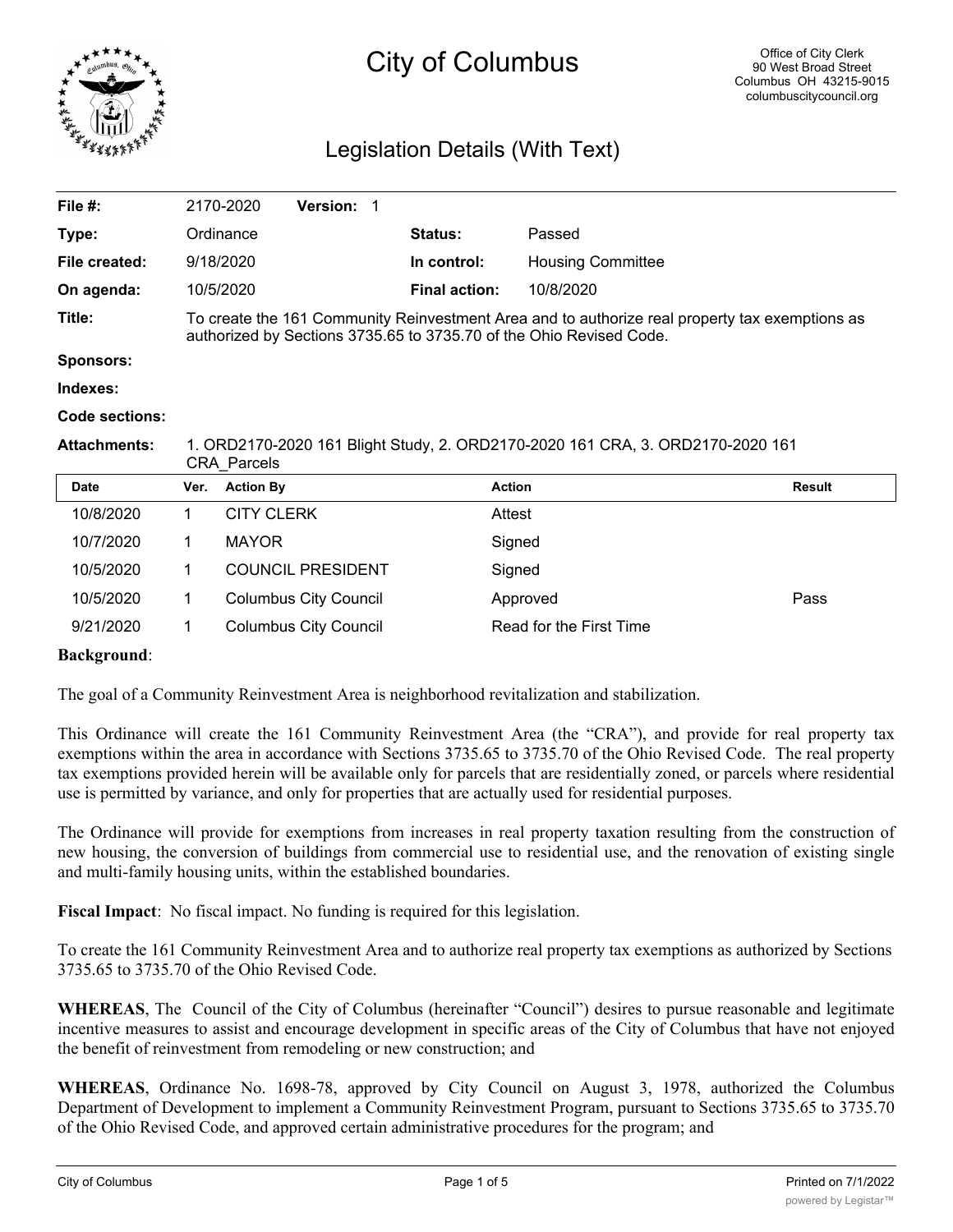#### **File #:** 2170-2020, **Version:** 1

**WHEREAS**, the Council adopted the revised changes to the City's residential tax incentive policy in July 2018 by adopting Ordinance 2184-2018, thereby codifying Chapter 4565 of the Columbus City Code; and

**WHEREAS,** the Director of Development shall designate the CRA as Market Ready, Ready for Revitalization, or Ready for Opportunity (the "Area Designations") as provided in Chapter 4565; and

**WHEREAS**, specific terms and requirements for the CRA will adhere to the requirements of Chapter 4565, including all requirements specific to the Area Designation assigned to the CRA; and

**WHEREAS**, a survey of housing (see Exhibit A) and a list of parcels (see Exhibit C) as required by Ohio Revised Code (ORC) Section 3735.66 has been prepared for this proposed CRA; and

**WHEREAS**, the remodeling of existing structures for residential use and construction of new residential structures in this Community Reinvestment Area would serve to encourage economic stability, maintain real property values, and generate new employment opportunities; and

**WHEREAS**, the remodeling of existing structures for residential use and the construction of new residential structures in this Community Reinvestment Area constitutes a public purpose for which real property exemptions may be granted; and

**WHEREAS**, the proposal is a public/private partnership intended to promote and expand conforming uses in the designated area,

# **NOW, THEREFORE,**

## **BE IT ORDAINED BY THE COUNCIL OF THE CITY OF COLUMBUS:**

- **Section 1.** The area depicted in Exhibit B constitutes an area in which housing facilities or structures of historical significance are located and new housing construction and repair of existing facilities or structures are discouraged.
- **Section 2.** Pursuant to ORC Section 3735.66, the 161 Community Reinvestment Area boundary is hereby established in the following described area:

Bounded by E. Dublin-Granville Road to the north, I-71 on the east, Morse Road on the south, and the east side of the CSX and Norfolk Southern railroad tracks on the west.

In addition to this description of the boundaries, the Community Reinvestment Area is also approximately depicted as the area on the map marked Exhibit B, attached to this Ordinance, and on the list of parcel numbers marked Exhibit C, both of which are incorporated herein. In the event that an owner of a parcel within the Community Reinvestment Area combines the parcel within the Community Reinvestment Area with adjoining parcel(s) outside the Community Reinvestment Area, the resultant combined parcel shall be deemed to be within the Community Reinvestment Area only if (1) the parcel that was within the Community Reinvestment Area prior to the parcel combination constitutes at least fifty percent of the total parcel area of the combined parcel; (2) the parcels were combined into the parcel number listed in Exhibit C to be included in the Community Reinvestment Area ; and (3) the parcel(s) that were combined with the parcel inside of the Community Reinvestment Area are all contiguous with and adjacent to the parcel within the Community Reinvestment Area.

Only properties that are residentially zoned pursuant to the Columbus City Codes or are located on a parcel for which a variance permitting residential use has been granted will be eligible for exemptions under this program. For purposes of ORC Sections 3735.65 to 3735.70, rental housing, including without limitation rental housing located in a structure containing multiple residential housing units, is classified as residential.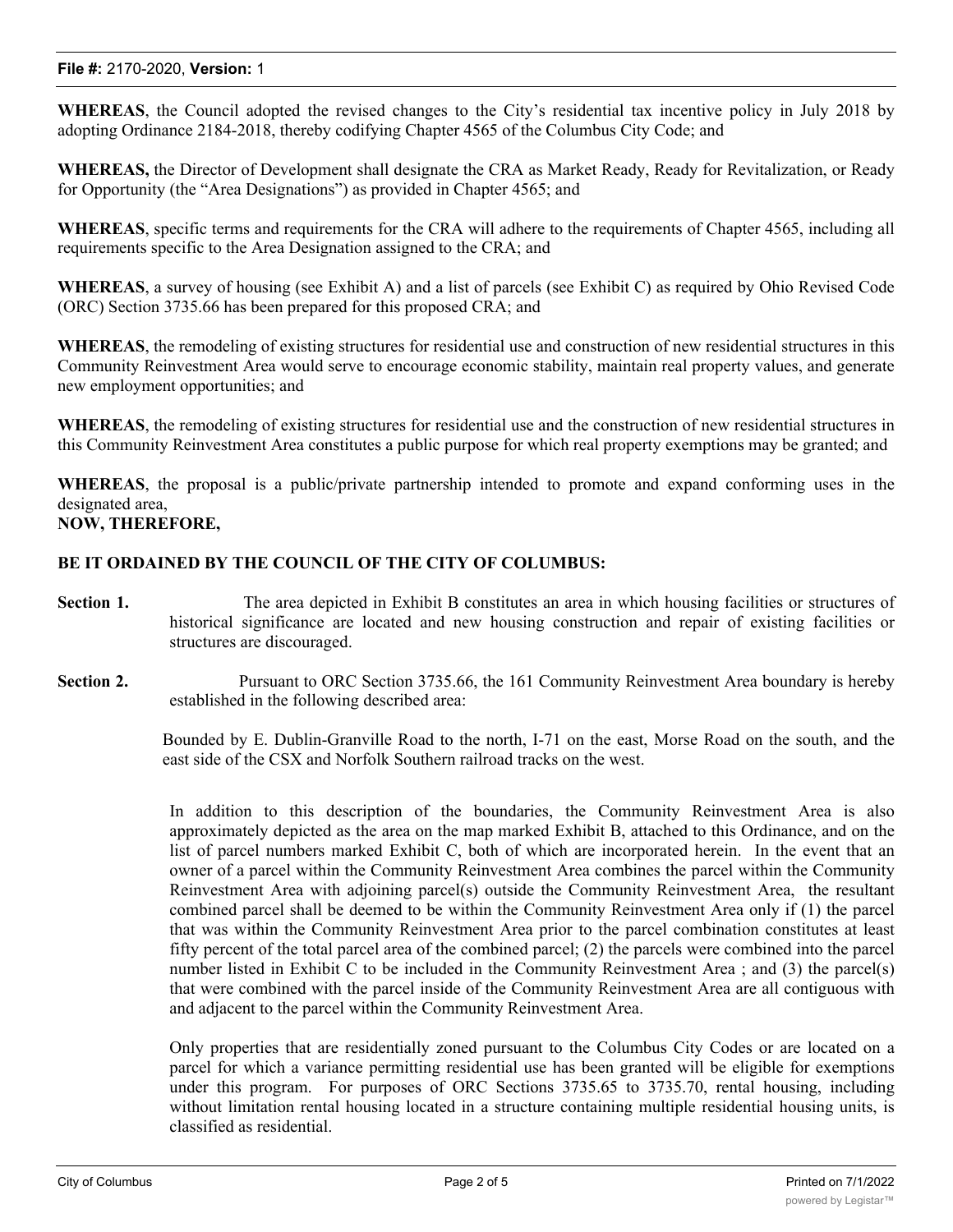- **Section 3.** A tax exemption on the assessed valuation of new structure(s) or in the increased assessed valuation of existing structure(s) after remodeling, resulting from improvements as described herein shall be granted upon proper application by the property owner, filed with the Housing Officer no later than two years after construction completion, and certification thereof by the designated Housing Officer for the following periods:
	- (a) For a development project that consists of remodeling structures containing not more than three (3) family units:

One hundred percent (100%) for fifteen (15) years if the area is designated Ready for Opportunity, Ready for Revitalization, or Market Ready.

(b) For construction of a new development project containing not more than three (3) family units:

One hundred percent  $(100\%)$  for fifteen  $(15)$  years if the area is designated Ready for Opportunity or Ready for Revitalization.

- If the area is designated Market Ready, one hundred percent (100%) for fifteen years only if all units within the development project are Affordable Housing Units (as the term Affordable Housing Unit is defined in Section  $4565.02(A)$ , with the exemption revocable upon transfer of title to the structure or any of the units if not in conformity with deed restrictions for affordability. For development projects containing three (3) family units, one (1) Affordable Housing Unit must be affordable to occupants whose annual household income is up to eighty percent (80%) AMI, and two (2) Affordable Housing Units must be affordable to occupants who annual household income is up to one hundred percent (100%) AMI. For development projects containing two (2) family units, one (1) Affordable Housing Unit must be affordable to occupants whose annual household income is up to eighty percent (80%) AMI, and one (1) Affordable Housing Unit must be affordable to occupants who annual household income is up to one hundred percent (100%) AMI. For structures that constitute one affordable housing unit, the Affordable Housing Unit must be affordable to occupants whose annual household income is up to eighty percent (80%) AMI.
	- (c) For remodeling of a development project or construction of a new development project containing four (4) or more family units:

• One hundred percent (100%) for fifteen (15) years if the area is designated Ready for Opportunity.

• One hundred percent (100%) for fifteen (15) years if the area is designated Ready for Revitalization or Market Ready, subject to and contingent upon the owner of the structure and the City entering into a written agreement as described in Section 4565.07 or 4565.08, prior to the commencement of construction.

Designation of the 161 Community Reinvestment Area as a Ready for Opportunity Area, a Ready for Revitalization Area, or a Market Ready Area shall be made by the Development Director pursuant to Section 4565.03.

The tax exemptions provided for herein shall further be governed by the terms and conditions contained in Chapter 4565 of the Columbus City Codes, including any amendments thereto, as well as the requirements contained in Sections 3735.65 to 3735.70 of the Ohio Revised Code, including the minimum investment requirements set forth therein. For a remodeling development project, including one with multiple structures, the cost of remodeling of any structure containing not more than two (2)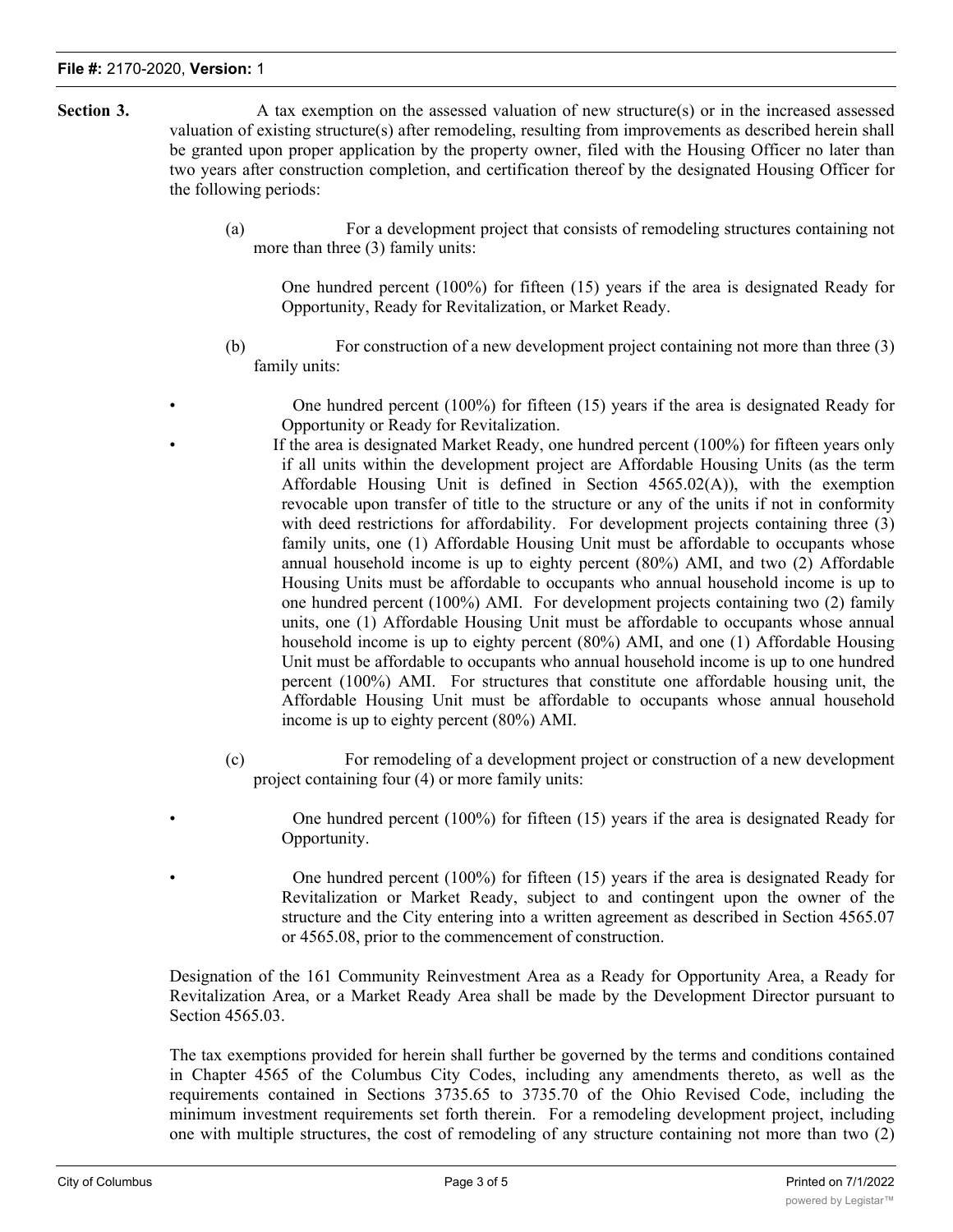#### **File #:** 2170-2020, **Version:** 1

family units must be at least two thousand five hundred dollars (\$2500) or twenty percent (20%) of the assessed value of the structure, whichever is more. For a remodeling development project, including one with multiple structures, the cost of remodeling any structure containing more than two (2) family units must be at least five thousand dollars (\$5000) or twenty percent (20%) of the assessed value of the structure, whichever is more.

- **Section 4.** Any owner of a property within the designated Community Reinvestment Area that entered into an economic development agreement with the City of Columbus that was executed and approved by City Council on or before the effective date of Ordinance 2184-2018 may apply for and will be granted an exemption under this program pursuant to the terms and conditions specified in the applicable economic development agreement notwithstanding any conflicts between the terms and conditions of the economic development agreement and Section 3 herein or Chapter 4565 of the Columbus City Codes.
- **Section 5.** A pre-application may be required to ensure the compatibility with neighborhood plans and to insure the maintenance of existing streetscape lines, style, scale setbacks and landscaping features compatible with neighborhood.

The tax exemption provided hereunder is senior to any tax exemption provided pursuant to Ohio Revised Code Sections 5709.40 or 5709.41.

- **Section 6.** For purposes of this Ordinance and Sections 3735.65 through 3735.70, inclusive, of the Revised Code, a multiple unit structure or remodeling is hereby deemed to be a "residential" structure or remodeling. The term "multiple unit" shall mean a structure or remodeling incorporating both residential and commercial uses, provided, however, that only those portions of the structure or remodeling that are used for residential purposes will qualify for the abatement under this Ordinance. The entire structure does not need to be abated or qualify for abatement in order for the abatement to apply to the qualifying portions of the structure. Abatements may be claimed for, and will only apply to portions of a structure meeting the required criteria.
- **Section 7.** That City Council reserves the right to re-evaluate the designation of the 161 Community Reinvestment Area after December 31, 2028, at which time Council may direct the Housing Officer not to accept any applications for exemptions as directed in Section 3735.67 of the Ohio Revised Code.
- **Section 8.** That a Community Reinvestment Area Housing Council shall be created, consisting of two members appointed by the Mayor of the City of Columbus, two members appointed by the Council of the City of Columbus and one member appointed by the Development Commission of Columbus. The majority of those members shall then appoint two additional members who shall be residents within the City of Columbus. Terms of the members of the Council shall be for three years. An un-expired term resulting from a vacancy in the Council shall be filled in the same manner as the initial appointment was made for the remainder of the term of the vacated seat.
- **Section 9.** The Community Reinvestment Area Housing Council shall make an annual inspection of the properties within the district for which an exemption has been granted under Section 3735.66 of the ORC. The council shall also hear appeals under 3735.70 of the ORC.
- **Section 10.** The Clerk of this Council of the City of Columbus is directed to cause notice of the passage of this Ordinance to be published in a newspaper of general circulation in the City once a week for two consecutive weeks immediately following its passage, as required by Section 3735.66 of the Ohio Revised Code.
- **Section 11.** That this Council further hereby authorizes and directs the Mayor, the Clerk of Council, the Director of Development, or other appropriate officers of the City to prepare and sign all agreements and instruments and to take any other actions as may be appropriate to implement this Ordinance.